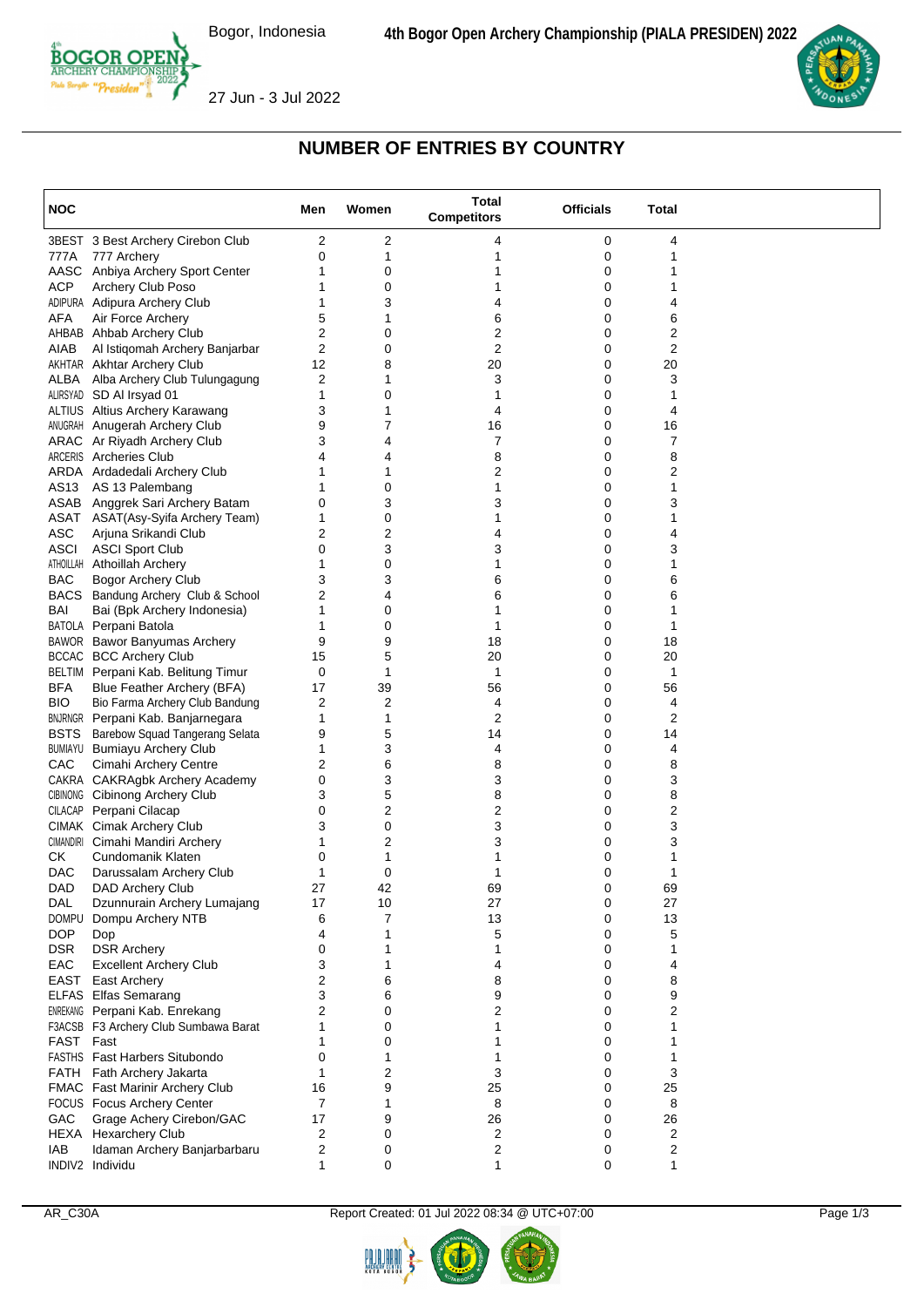

27 Jun - 3 Jul 2022



## **NUMBER OF ENTRIES BY COUNTRY**

| <b>NOC</b>   |                                                              | Men            | Women  | <b>Total</b><br><b>Competitors</b> | <b>Officials</b> | Total   |  |
|--------------|--------------------------------------------------------------|----------------|--------|------------------------------------|------------------|---------|--|
|              | INDIV3 Perorangan                                            | 0              | 1      | 1                                  | 0                | 1       |  |
|              | INDIV4 Individu                                              | 0              | 1      | 1                                  | 0                | 1       |  |
| <b>JAC</b>   | Jakarta Archery Club                                         | 5              | 8      | 13                                 | 0                | 13      |  |
|              | JAMBI Perpani Kota Jambi                                     | $\overline{7}$ | 7      | 14                                 | 0                | 14      |  |
| JIC          | <b>JIC Archery Club</b>                                      | 1              | 0      | 1                                  | 0                | 1       |  |
|              | KABBDG Perpani Kab. Bandung<br>KABBKS PERPANI KAB. BEKASI    | 16<br>3        | 9<br>0 | 25<br>3                            | 0<br>0           | 25<br>3 |  |
|              | KABCJR Kabupaten Cianjur                                     | 3              | 4      | 7                                  | 0                | 7       |  |
|              | KABLAHAT Perpani Kab. Lahat                                  | 1              | 0      | 1                                  | 0                | 1       |  |
|              | KABSMD Perpani Sumedang                                      | 1              | 4      | 5                                  | 0                | 5       |  |
|              | KABSMI Perpani Kab. Sukabumi                                 | 0              | 1      | 1                                  | 0                | 1       |  |
|              | KABTGR Perpani Kabupaten Tangerang                           | 2              | 0      | 2                                  | 0                | 2       |  |
|              | KABUCI Kabuci Archery Club                                   | 3              | 0      | 3                                  | 0                | 3       |  |
| KBBT         | Kompak Bro Belitung Timur                                    | 7              | 4      | 11                                 | 0                | 11      |  |
|              | KINGS King's Archery School                                  | 0              | 1      | 1                                  | 0                | 1       |  |
|              | KKOSMP1 KKO SMPN 1 Surakarta                                 | 1              | 0      | 1                                  | 0                | 1       |  |
| KOJA         | Koja archery club                                            | 0              | 2      | 2                                  | 0                | 2       |  |
|              | KOMPAS Kompas Archery Tarakan                                | 0              | 1      | 1                                  | 0                | 1       |  |
|              | KOTABARU Perpani Kab. Kotabaru                               | 5              | 2      | 7                                  | 0                | 7       |  |
| <b>KPD</b>   | Keluarga panahan Depok                                       | 1<br>6         | 1<br>4 | $\overline{2}$<br>10               | 0<br>0           | 2<br>10 |  |
| KPM          | KPM Kota Depok Archery<br><b>KRIDO</b> Krido Busoro          | 5              | 7      | 12                                 | 0                | 12      |  |
|              | KTBGR Perpani Kota Bogor                                     | 2              | 1      | 3                                  | 0                | 3       |  |
|              | KTCMH Perpani Kota Cimahi                                    | 7              | 9      | 16                                 | 0                | 16      |  |
|              | KTDPK Pengkot Perpani Kota Depok                             | 12             | 9      | 21                                 | 0                | 21      |  |
|              | KTTGR Barebow Kota Tangerang                                 | 3              | 3      | 6                                  | 0                | 6       |  |
|              | <b>KUJANG</b> Kujang Archery Club                            | 1              | 3      | 4                                  | 0                | 4       |  |
|              | LAGOZ Lago'z                                                 | 3              | 0      | 3                                  | 0                | 3       |  |
|              | LAHAT Panahmu Lahat                                          | 11             | 0      | 11                                 | 0                | 11      |  |
|              | LAWANG Lawang Archery Club                                   | 0              | 1      | 1                                  | 0                | 1       |  |
|              | LEGEND Legend Archery Team                                   | 5              | 6      | 11                                 | 0                | 11      |  |
| <b>LPA</b>   | Lembah Palu Archery                                          | 1              | 2      | 3                                  | 0                | 3       |  |
|              | MASTER Master Archery Club Sukabumi                          | 10             | 14     | 24                                 | 0                | 24      |  |
|              | MATA Mata Elang Archery                                      | 2              | 1      | 3                                  | 0                | 3       |  |
|              | METRO Perpani Kota Metro                                     | 0<br>5         | 2<br>0 | 2<br>5                             | 0<br>0           | 2<br>5  |  |
|              | MIMIKA Perpani Mimika Papua<br>MOTIONX Motion X Archery Club | 0              | 2      | 2                                  | 0                | 2       |  |
|              | MUARA Muara Archery Team                                     | 3              | 0      | 3                                  | 0                | 3       |  |
|              | MUSLIM Muslim Archery School                                 | 2              | 0      | 2                                  | 0                | 2       |  |
| <b>NPCI</b>  | Npci                                                         | 6              | 6      | 12                                 | 0                | 12      |  |
|              | NPCIBGR NPCI Kota Bogor                                      | 1              | 0      | 1                                  | 0                | 1       |  |
|              | ORCHID Orchid Archery                                        | 17             | 17     | 34                                 | 0                | 34      |  |
| <b>PAC</b>   | Pedurenan Archery Club                                       | 6              | 5      | 11                                 | $\Omega$         | 11      |  |
|              | PANATAMA Panahan Insantama (Panatama)                        | 2              | 0      | 2                                  | 0                | 2       |  |
| PAPA         | Papamoncher                                                  | 1              | 0      | 1                                  | 0                | 1       |  |
|              | PAPATUA Papatua                                              | 3              | 1      | 4                                  | 0                | 4       |  |
|              | PARC Pajajaran Archery Centre (P'A                           | 5              | 24     | 29                                 | 0                | 29      |  |
| PATC         | PATC Bandung<br>PATRIOT Patriot Archery                      | 4<br>4         | 1<br>1 | 5                                  | 0<br>0           | 5<br>5  |  |
| PAZ1         | Pertamina Archery Zona 1 (PAZ                                | 3              | 6      | 5<br>9                             | 0                | 9       |  |
|              | PERTAMINA Pertamina Archery Club                             | 1              | 0      |                                    | 0                |         |  |
| <b>PGA</b>   | Pakis Gunung Ar-Rimayah (PGA)                                | 4              | 0      | 4                                  | 0                | 4       |  |
|              | PLMBNG Palembang Archery Club                                | 1              | 0      |                                    | 0                |         |  |
| <b>PLT</b>   | Perpani Lampung Timur                                        | 0              | 1      | 1                                  | 0                |         |  |
| <b>PNA</b>   | Papa Nuel Archery                                            | 1              | 0      | 1                                  | 0                |         |  |
|              | PONTIANAK Pontianak Archiery Club (PAC)                      | 0              | 1      | 1                                  | 0                | 1       |  |
| <b>PPKMM</b> | PPKM Majalengka                                              | 5              | 0      | 5                                  | 0                | 5       |  |
|              | PRAKARSA Prakasa Archery Center                              | 10             | 11     | 21                                 | 0                | 21      |  |
| PUSHI        | <b>Pushidrosal Archery Club</b>                              | 14             | 0      | 14                                 | 0                | 14      |  |
| <b>PWK</b>   | Perpani Purwakarta                                           | 4              | 3      | 7                                  | 0                | 7       |  |
| QAC          | Qeifa Archery Club                                           | 2              | 2      | 4                                  | 0                | 4       |  |